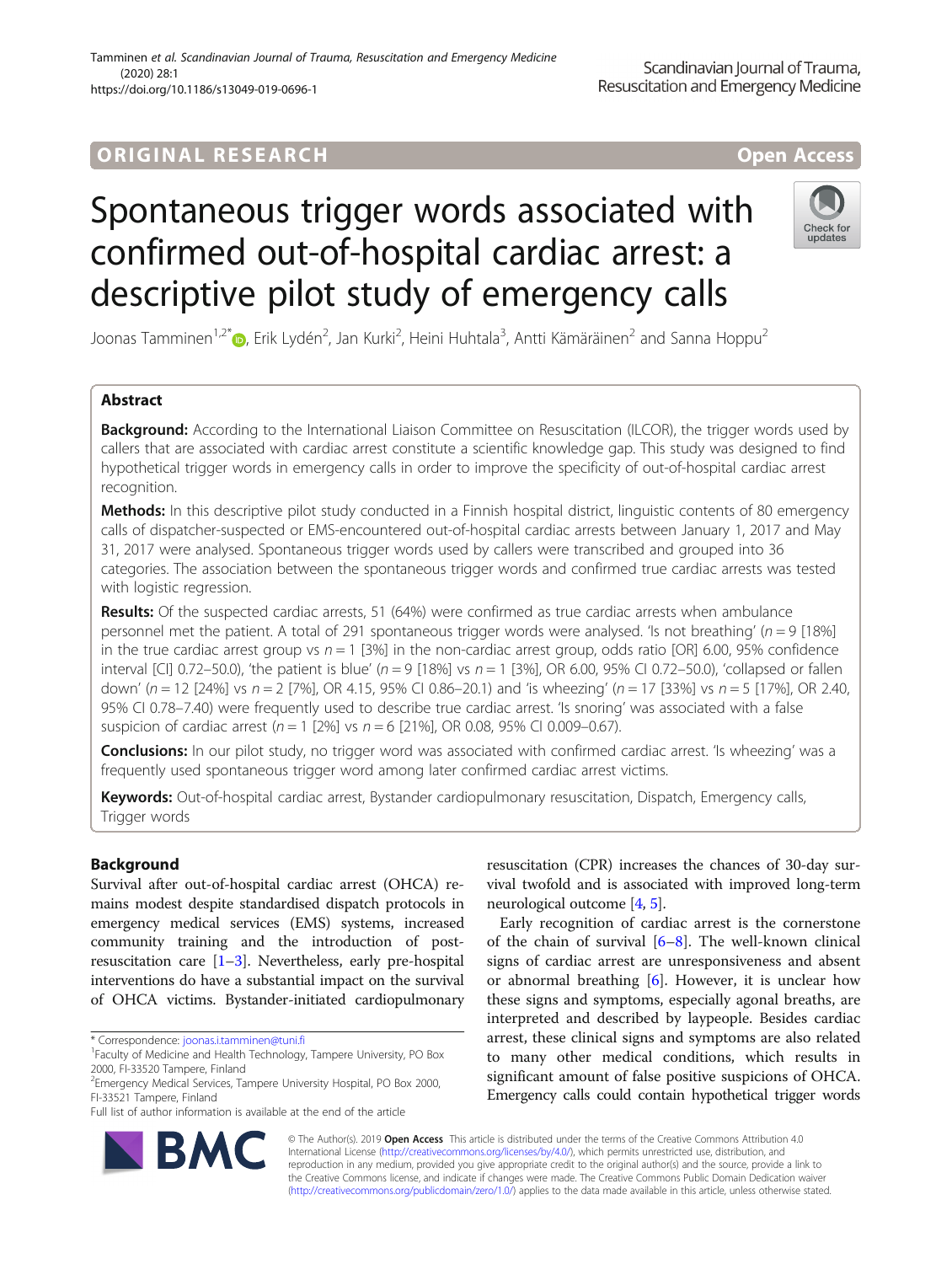that current dispatch protocol may not recognise; the International Liaison Committee on Resuscitation (ILCOR) has announced that trigger words form a scientific knowledge gap [\[9](#page-5-0)]. These trigger words could be used to facilitate recognition of OHCA, to reduce time to dispatch EMS and to increase immediate bystander CPR rates. Importantly, they could be used to reduce the number of false positive alarms and thus to improve the specificity of recognition of cardiac arrest.

To test whether hypothetical trigger words exist and to generate more specific hypotheses, our study was designed as a descriptive pilot study. This pilot study aims to examine the association between true OHCA confirmed by ambulance personnel and laypeople's spontaneous trigger words regarding physiological deterioration of a patient in the context of emergency-dispatcher-suspected or EMSencountered OHCA.

#### Methods

This descriptive pilot study was conducted in the Pirkanmaa Hospital District, Finland, which serves the city of Tampere and a surrounding rural area covering a population of 510, 000 [\[10\]](#page-5-0). In the study area, emergency calls are processed by trained emergency dispatchers, majority of whom are not medical professionals. The length of the formal dispatcher education is 1.5 years in Finland [[11\]](#page-5-0). The national call processing is protocol-based and computer-aided. Recognition of cardiac arrest is based on three questions: (1) Tell me exactly what happened, (2) Is she/he conscious? and (3) Is she/he breathing normally? [\[11\]](#page-5-0) During the study period, the emergency dispatcher did not receive any additional feedback that differed from the standard quality control.

Between January 1, 2017 and May 31, 2017, all audio recordings and electronic mission reports of consecutive emergency calls of dispatcher-suspected OHCA or EMSencountered OHCA that a dispatcher had not suspected in the study area were extracted from the EinsatzLeitSystem (ELS) database maintained by the Emergency Response Centre Agency [\[12](#page-5-0)]. As the aim of the study was to address laypeople's interpretations of physiological deterioration of an OHCA patient, cases with unwitnessed OHCA, traumatic cause for OHCA or an institutional resuscitation attempt were excluded.

As the study was retrospective and based on registry data only, with no interventions or patient contact involved, the need for patient consent was waived. The study protocol was approved by the institutional review board of the Pirkanmaa Health District (R17156, November 7th, 2017).

#### Spontaneous trigger words

Spontaneous speech, defined as something that the caller said without being prompted or asked by the dispatcher, was transcribed by authors EL and JK who are professional paramedics. Caller's whole answer to a preceding

question was considered as non-spontaneous speech regardless of the duration or the length of the answer. In order to analyse transcribed speech, different words with the same semantic meaning were put in a single category [[13,](#page-5-0) [14\]](#page-5-0). Authors JT, EL and JK interpreted the semantic meaning of trigger words and categorised them. The basis of our categorisation was a word list introduced by Berdowski et al. [[7\]](#page-5-0), which included seven categories: breathing, consciousness, facial colour, death, heart problems, resuscitation, and other. In addition, the ABCDE approach was used to formulate our categorisation  $[15]$ . The ABCDE is a mnemonic for a generally accepted treatment protocol for critically ill patients. In our study, the spontaneous trigger words were grouped into seven main categories and thirty-six subcategories, the former of which included altered level of unconsciousness, death, breathing, circulation, disability, history of present illness, and unclassified. Our circulation category included facial colour and heart problems as subcategories. In cases of an ambiguous trigger word, the other two authors verified the suggested trigger word category.

Each emergency call could fulfil the criteria of each subcategory once. Subsequently, two or more trigger words were counted as a duplicate if the caller repeated the same word or if the caller used words that had a different linguistic form but had an identical semantic meaning. Ultimately, the trigger words were translated from Finnish to English (United Kingdom) by two native Finland linguists who have MA degrees in communication sciences.

## Confirmation of true cardiac arrest

The trigger words were stratified into true cardiac arrest and non-cardiac arrest groups. The mission reports were used to identify true cardiac arrests, as there was no national cardiac arrest registry in Finland. After each mission, the EMS personnel filled out specific documentation that contained dispatch and transportation codes (e.g. the patient is confirmed dead, or the patient had return of spontaneous circulation, or CPR was being performed during transportation or the patient had had any other medical emergency). The true cardiac arrest events were confirmed by the EMS personnel based on these documentations. A transportation code for a non-OHCA event could be, for example, rhythm disturbance or intoxication.

### Statistical methods

SPSS software version 25 (SPSS Inc., Chicago, IL, USA) was used to perform the statistical calculations. Categorical and continuous variables were reported as frequencies and proportions and as medians and interquartile ranges, respectively. The comparison between the groups was performed using a  $\chi^2$  or a two-tailed Fisher's exact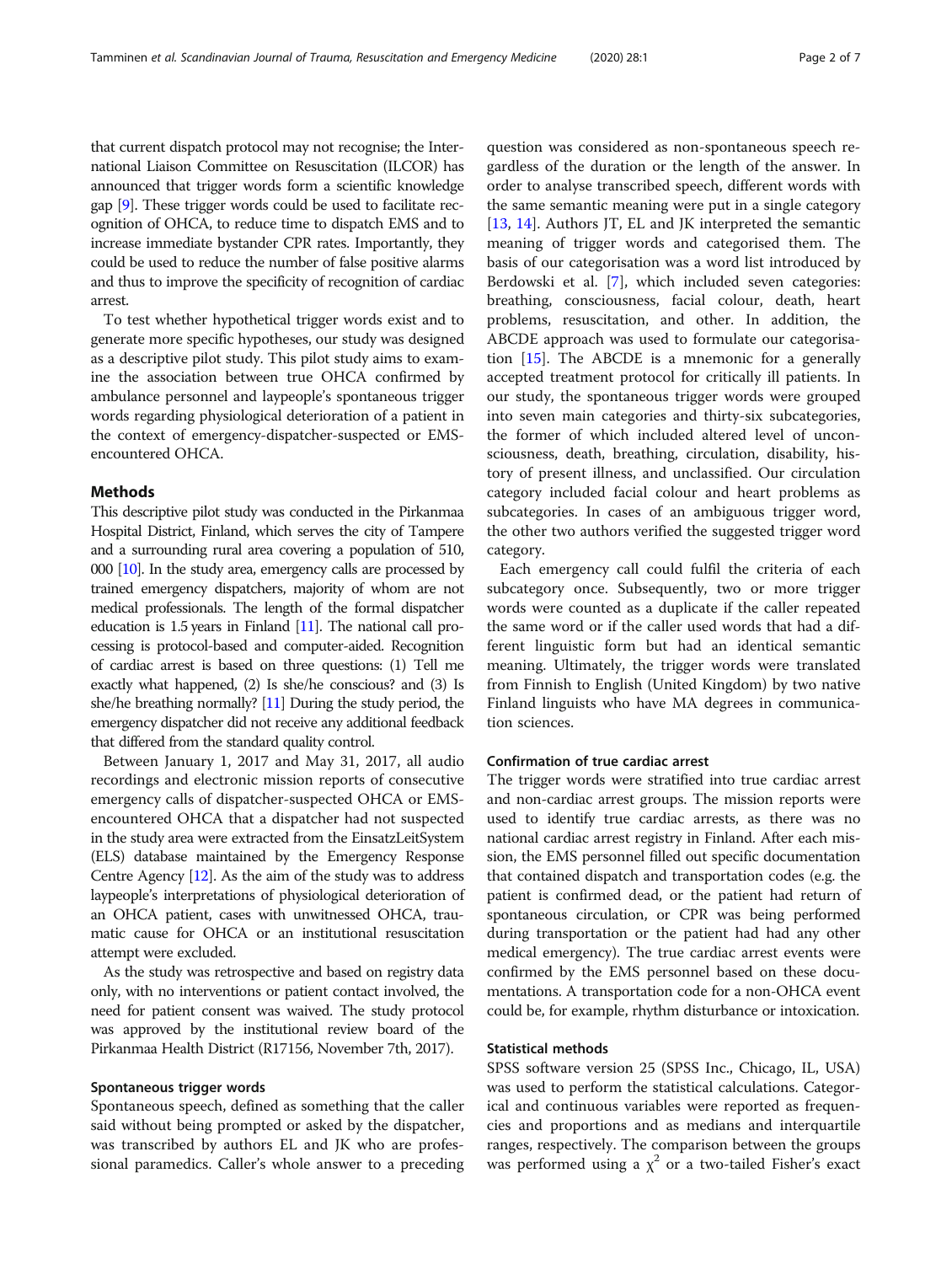test for the categorical data and a Mann–Whitney U-test for the continuous, nonparametric data. A univariate logistic regression was used to assess the association between the spontaneous trigger words and confirmed cardiac arrests, and the results were presented as odds ratio (OR) with 95% confidence interval (CI). A two-sided  $p$ -value < 0.05 was considered statistically significant.

#### Results

During the study period, 112 emergency calls met our inclusion criteria. A total of 32 (29%) cases were excluded because they related to an institutional resuscitation, the patient was awake or other reasons (e.g. poor sound quality), and 80 (71%) emergency calls were transcribed as presented in Fig. 1. Of the suspected cardiac arrests, 51 (64%) were confirmed as true cardiac arrests, and 29 (36%) of the suspected cardiac arrests were regarded as non-cardiac arrest events when EMS evaluated the patient.

The emergency call and mission characteristics are presented in Table [1.](#page-3-0) Most cardiac arrests were suspected after an ambulance was dispatched, and two confirmed cardiac arrests were not recognised by the dispatcher. The time of OHCA suspicion, the number of trigger words and the duration of speech intervals were similar between the groups. A total of 291 spontaneous trigger words were analysed; 93 (32%) and 41 (14%) of them concerned breathing and altered level of consciousness, respectively. The distribution of spontaneous trigger words in confirmed cardiac arrest and non-cardiac groups is presented in Fig. [2.](#page-3-0)

The results of the univariate logistic regression are shown in Table [2.](#page-4-0) The spontaneous trigger words that were more frequently used to describe true cardiac arrest were 'is not breathing'  $(n = 9 \mid 18\%)$  in the true cardiac arrest group vs  $n = 1$  [3%] in the non-cardiac arrest group, odds ratio [OR] 6.00, 95% confidence interval [CI] 0.72–50.0), 'the patient is blue' (n = 9 [18%] vs  $n = 1$ 



[3%], OR 6.00, 95% CI 0.72–50.0), 'collapsed or fallen down'  $(n = 12 \, [24\%]$  vs  $n = 2 \, [7\%]$ , OR 4.15, 95% CI 0.31–20.1) and 'is wheezing'  $(n = 17 \mid 33\%)$  vs  $n = 5 \mid 17\%$ , OR 2.40, 95% CI 0.78–7.40). 'Is snoring' was associated with a false suspicion of cardiac arrest (n = 1 [2%] vs  $n =$ 6 [21%], OR 0.08, 95% CI 0.009–0.67).

#### **Discussion**

In this descriptive pilot study conducted in a Finnish hospital district, the linguistic contents of 80 emergency calls of suspected, non-traumatic, witnessed OHCAs or EMSencountered, non-traumatic OHCAs that a dispatcher had not suspected were evaluated. The focus of the study was on spontaneous speech used by the caller since it was hypothesised to contain trigger words that the current dispatch protocol may have missed. If recognised, these trigger words could make dispatching faster and more specific. Although ILCOR notes that the trigger words associated with OHCA are a scientific knowledge gap, only one Dutch study has explored trigger words and a couple of Australian studies have examined the communication between emergency dispatchers and laypeople [\[7](#page-5-0), [16,](#page-5-0) [17\]](#page-5-0).

Our emergency dispatchers performed well during the five-month study period; the emergency dispatcher did not recognise two later confirmed cardiac arrests. The sensitivity for OHCA recognition was 96.2% in our material whereas a recently published systematic review concluded that the global sensitivity for OHCA recognition is 73.9% (range  $14.1-96.9%$ ) [\[18](#page-5-0)]. The review included three studies conducted in Finnish regions which found slightly lower sensitivities as compared with our results: 82.9, 82.3 and 79.4%, respectively [[11](#page-5-0), [19](#page-5-0), [20](#page-5-0)]. As Viereck et al. argue, the definition of a recognised cardiac arrest is ambiguous and may result in conflicting estimates of the performance of a given EMS system.

According to the European Resuscitation Council (ERC) guidelines, recognition of OHCA is based on the combination of the patient being recognised as unconscious and apnoeic or breathing abnormally. One might argue that interpretation of the trigger words in relation to breathing is conditional on what is said about the conscious state and vice versa. However, we postulate that an individual trigger may combine the semantic information regarding both level of consciousness and breathing in the context of a medical emergency.

In our material, there were two important trigger words in the breathing category worth noting: 'is wheezing' (Finnish: korisee) and 'is snoring' (Finnish: kuorsaa). The former does not mean obstructive wheezing but rather a death rattle or choking sounds, and it seems to be an idiomatic expression in Finnish language. In addition, both trigger words mean that the patient has difficulties maintaining the normal muscle tone of the upper respira-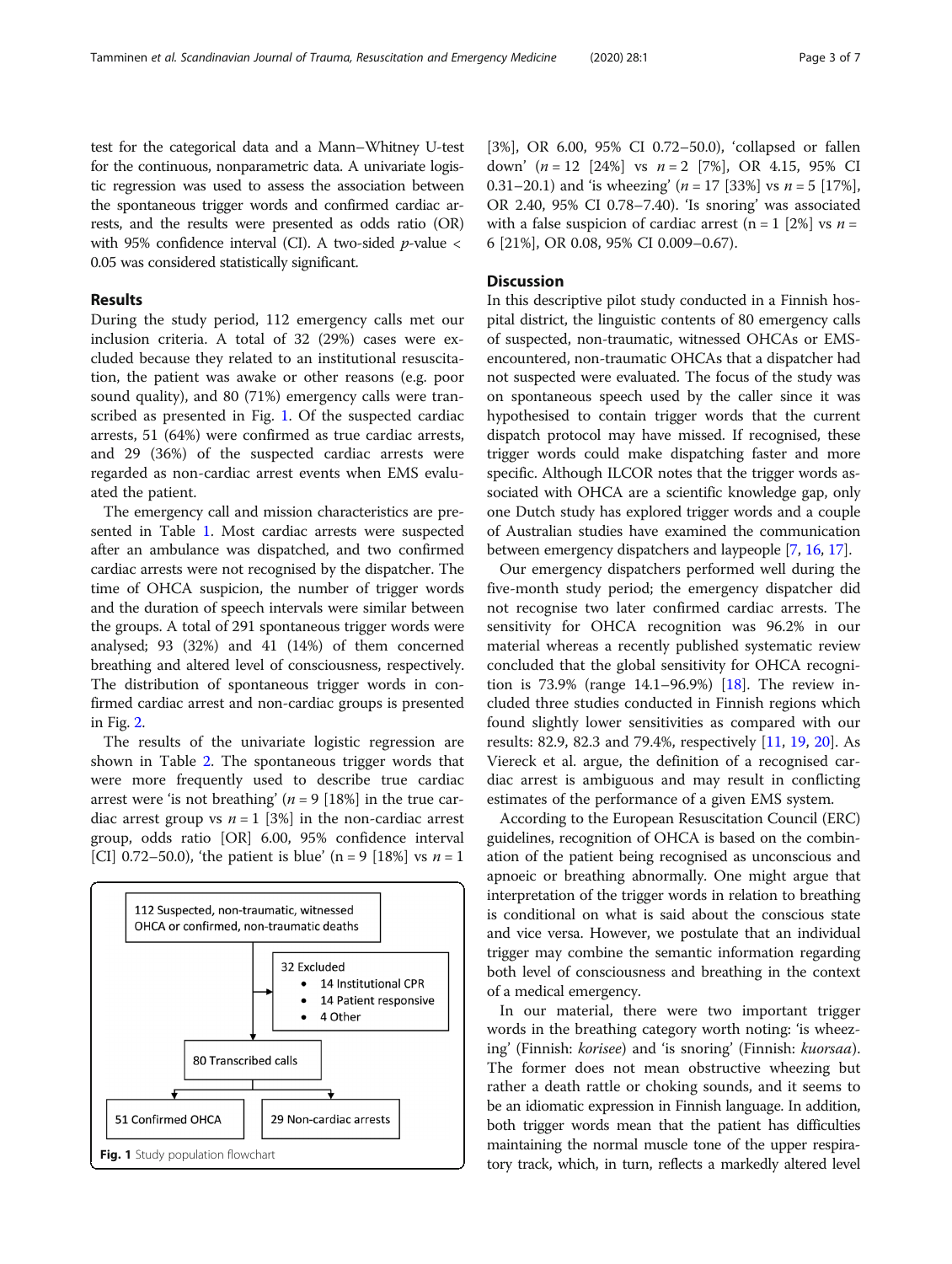|                                    | True cardiac arrest | Non-cardiac arrest  | p-value |
|------------------------------------|---------------------|---------------------|---------|
|                                    | $n = 51$            | $n = 29$            |         |
| Trigger words                      |                     |                     |         |
| Total, $n$ $(\%)$                  | 194 (67)            | 97(33)              |         |
| Median (IQR)                       | $3(2-5)$            | $3(2-5)$            | 0.369   |
| Time of OHCA suspicion, $n = (\%)$ |                     |                     |         |
| Initial reason for dispatch        | 15(29)              | 6(21)               | 0.440   |
| EMS en route                       | 34 (67)             | 23(79)              | 0.307   |
| OHCA not suspected                 | 2(4)                | 0(0)                | 0.532   |
| Initial dispatch code non-specific | 23(45)              | 12(41)              | 0.817   |
| Duration, median (IQR); min:sec    |                     |                     |         |
| Emergency call                     | $6:47(5:12-8:35)$   | $5:31(3:41-8:49)$   | 0.423   |
| Total spontaneous speech           | $5:12(3:31-6:44)$   | $3:55(3:05 - 7:08)$ | 0.506   |
| Initial description of situation   | $0:05(0:04-0:10)$   | $0:05(0:04-0:09)$   | 0.590   |

#### <span id="page-3-0"></span>Table 1 Emergency call and mission characteristics

IQR interquartile range; OHCA out-of-hospital cardiac arrest; EMS emergency medical services

of consciousness. The latter trigger word was associated with a later confirmed non-cardiac arrest event, whereas the former was the most frequently used single trigger word in the confirmed true cardiac arrest stratum.

As discussed above, the emergency dispatcher had missed two cases, in which ambulance personnel encountered cardiac arrest. Interestingly, 'is wheezing' was the only spontaneous trigger word in the first missed case. The second case included the following trigger words: 'shallow breathing', 'I'm not sure if the patient is breathing' and 'glazed eyes'. These trigger words may



reflect agonal breathing, which seems to be a pitfall of recognition of OHCA [\[21](#page-6-0)]. Indeed, subtle changes to the current algorithm may result in better sensitivity without a marked decrease in specificity. Riou et al. suggested that the emergency dispatcher should repeat the question regarding breathing pattern if the caller's initial answer is imprecise or vague [[16\]](#page-5-0).

In the future, trigger word combinations could be identified in real time by automatic speech recognition, and machine-learning models could calculate a probability of cardiac arrest. Corti AI, used by emergency dispatchers in Denmark, is an example of an automatic speech recognition program [[22\]](#page-6-0). A recently published study evaluated this machine-learning algorithm to emergency dispatchers and showed that Corti AI seems to outperform emergency dispatchers for recognising OHCA [[23\]](#page-6-0).

#### Strengths and limitations

To the best of our knowledge, no previous study focusing on recognition of OHCA has explored spontaneous speech in emergency calls. Besides novelty, the strength of the study is the contribution of two native Finnish linguists, which increases the potential generalisability of the results beyond Finland.

This descriptive pilot study has several important limitations to consider. First, the study failed to detect any association between confirmed cardiac arrests and trigger words, and the confidence intervals for odds ratios were wide in the logistic regression model. However, this study was designed as a pilot study. A further study with a greater sample size is currently being conducted. Second, the study was underpowered to find trigger words associated with false negative cases (i.e. the dispatcher may have not suspected OHCA, even though a true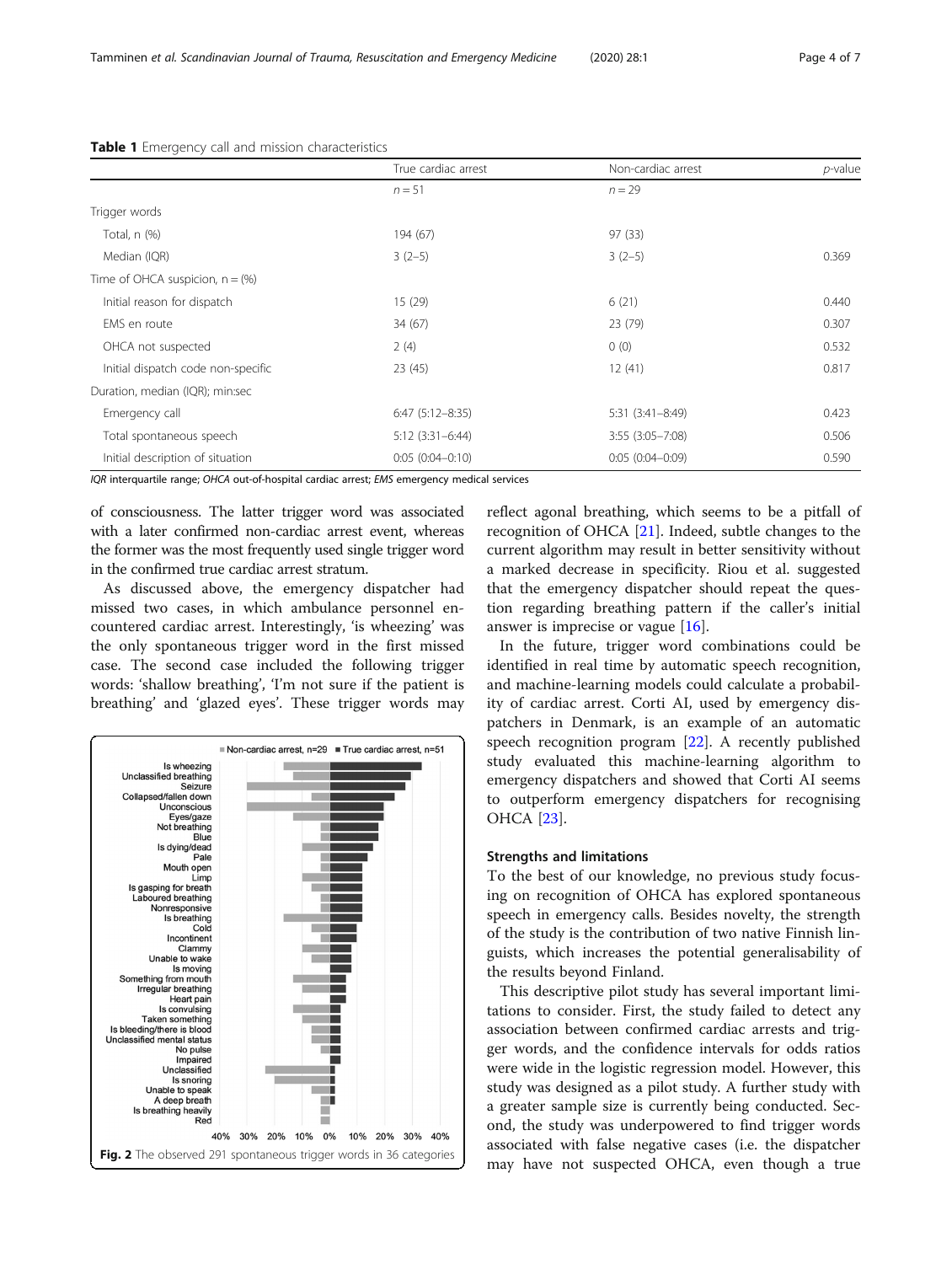|                                | ر ر<br>True cardiac arrest | Non-cardiac arrest | OR (95% CI)          |
|--------------------------------|----------------------------|--------------------|----------------------|
| Trigger words                  | $n = 51$                   | $n = 29$           |                      |
| Dead or is dying               | 16                         | 10                 | $1.61(0.39 - 6.63)$  |
| Altered level of consciousness |                            |                    |                      |
| Unconscious                    | 20                         | 31                 | $0.54(0.19 - 1.55)$  |
| Unable to wake                 | 8                          | 7                  | $1.15(0.20 - 6.69)$  |
| Nonresponsive                  | 12                         | 3                  | 3.73 (0.43-32.7)     |
| Impaired                       | $\overline{4}$             | $\mathbf 0$        | <b>NA</b>            |
| Unable to speak                | $\overline{2}$             | $\overline{7}$     | $0.27(0.02 - 3.12)$  |
| Unclassified consciousness     | $\overline{4}$             | $\overline{7}$     | $0.55(0.07 - 4.14)$  |
| Breathing                      |                            |                    |                      |
| Is breathing                   | 12                         | 17                 | $0.42(0.12 - 1.51)$  |
| Not breathing                  | 18                         | 3                  | $6.00(0.72 - 50.0)$  |
| Laboured                       | 12                         | 3                  | 3.73 (0.43-32.7)     |
| Heavily                        | $\mathsf{O}\xspace$        | 3                  | <b>NA</b>            |
| Irregularly                    | 6                          | 10                 | $0.54(0.10-2.88)$    |
| Is gasping for breath          | 12                         | 7                  | 1.80 (0.34-9.56)     |
| A deep breath                  | $\overline{2}$             | 3                  | $0.56(0.03 - 9.30)$  |
| Is snoring                     | $\overline{2}$             | 21                 | $0.08(0.009 - 0.67)$ |
| Is wheezing                    | 33                         | 17                 | 2.40 (0.78-7.40)     |
| Unclassified breathing         | 29                         | 14                 | 2.60 (0.77-8.78)     |
| Circulation                    |                            |                    |                      |
| No pulse                       | $\overline{4}$             | 3                  | $1.14(0.10-13.2)$    |
| Pale                           | 14                         | 3                  | 4.46 (0.52-38.2)     |
| Red                            | $\mathsf{O}\xspace$        | 1                  | <b>NA</b>            |
| Blue                           | 18                         | 3                  | $6.00(0.72 - 50.0)$  |
| Cold                           | 10                         | 7                  | 1.47 (0.27-8.09)     |
| Clammy                         | 8                          | 10                 | $0.74(0.15 - 3.55)$  |
| Is bleeding or there is blood  | $\overline{4}$             | $\overline{7}$     | $0.55(0.07 - 4.14)$  |
| Heart pain                     | 6                          | $\mathbf 0$        | <b>NA</b>            |
| Disability                     |                            |                    |                      |
| Is convulsing                  | $\overline{4}$             | 14                 | $0.26(0.04 - 1.49)$  |
| Limp                           | 12                         | 10                 | $1.16(0.27 - 5.01)$  |
| Incontinent                    | $10$                       | 3                  | 3.04 (0.34-27.4)     |
| Eyes or gaze                   | 20                         | 14                 | 1.52 (0.43-5.38)     |
| Mouth open                     | 12                         | $\mathbf{3}$       | 3.73 (0.43-32.7)     |
| Something from mouth           | 6                          | 14                 | $0.39(0.08 - 1.88)$  |
| Is moving                      | 8                          | $\circ$            | <b>NA</b>            |
| History of present illness     |                            |                    |                      |
| Collapsed or fallen down       | 24                         | $\overline{7}$     | 4.15 (0.86-20.1)     |
| Seizure                        | 27                         | 31                 | $0.84(0.31 - 2.28)$  |
| Taken something                | 4                          | 10                 | $0.35(0.06 - 2.25)$  |
| Unclassified                   | $\overline{2}$             | 24                 | $0.06$ (0.007-0.54)  |

## <span id="page-4-0"></span>Table 2 Distribution (%) of the spontaneous trigger words and their association with confirmed cardiac arrests

OR odds ratio; CI confidence interval; NA not applicable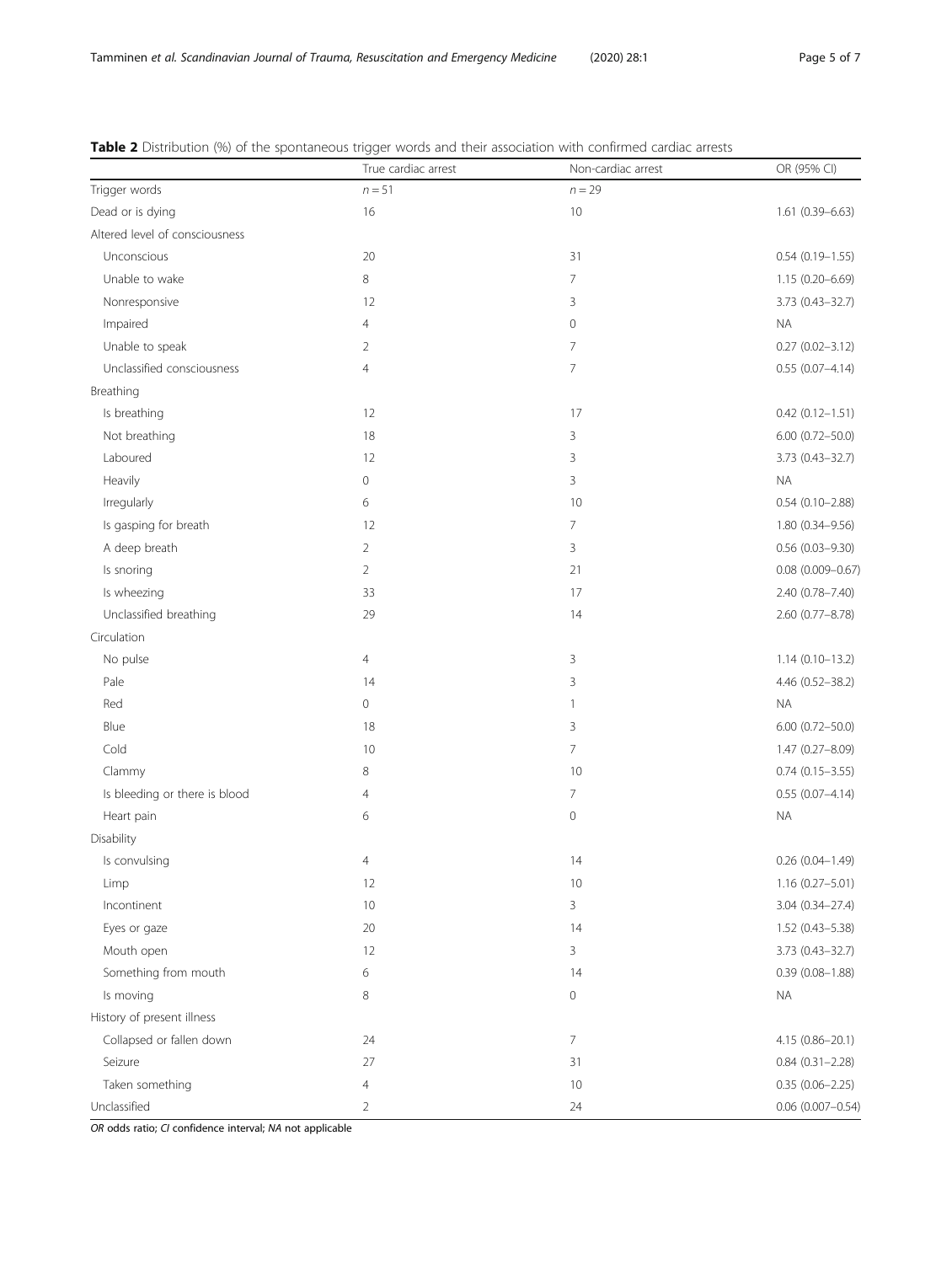<span id="page-5-0"></span>cardiac arrest had occurred). This was a rare event in our material, as the dispatcher had missed only two later confirmed OHCAs. Third, the authors were not blinded to the outcome when transcribing the emergency calls or categorising the trigger words. Fourth, the exact time of trigger words and the time of OHCA suspicion in an emergency call were not considered in our analysis. However, this study was not designed to address trigger words associated with prompt or late recognition of OHCA. Finally, transportation codes were used to confirm cardiac arrest. Nevertheless, it is extremely rare that EMS personnel would have used the transportation codes of OHCA for non-cardiac arrest missions and vice versa.

#### Conclusions

In conclusion, this pilot study introduces a novel method to categorise laypeople's spontaneous trigger words in emergency calls in the context of dispatcher-suspected cardiac arrest. No trigger word was associated with confirmed cardiac arrests, but 'is wheezing' was the most frequent trigger word in the confirmed cardiac arrest stratum.

#### Abbreviations

CI: Confidence interval; CPR: Cardiopulmonary resuscitation; ELS: EinsatzLeitSystem; EMS: Emergency medical services; ERC: European Resuscitation Council; ILCOR: International Liaison Committee on Resuscitation; OHCA: Out-of-hospital cardiac arrest; OR: Odds ratio

#### Acknowledgements

The authors thank linguists Satu Sihvonen, Kaisa Vihervaara and the Emergency Response Centre Agency for their contributions to the study.

#### Endnotes

Not applicable.

#### Authors' contributions

Authors EL and JK transcribed the audio recordings. JT, EL and JK interpreted the semantic meaning of trigger words and categorised them. All authors contributed substantially to the interpretation of the findings and approved the final version of this manuscript.

#### Funding

This study was investigator-driven, and no financial support was received.

#### Availability of data and materials

The data that support the findings of this study (including the complete list of Finnish trigger words with their English translations) are available from the corresponding author upon request.

#### Ethics approval and consent to participate

The study protocol was approved by the institutional review board of the Pirkanmaa Health District (R17156, November 7th, 2017). The study was retrospective and based on registry data only, with no interventions or patient contact involved. Thus, the need for patient consent was waived.

#### Consent for publication

Not applicable.

#### Competing interests

The authors declare that they have no competing interests.

#### Author details

<sup>1</sup> Faculty of Medicine and Health Technology, Tampere University, PO Box 2000, FI-33520 Tampere, Finland. <sup>2</sup>Emergency Medical Services, Tampere University Hospital, PO Box 2000, FI-33521 Tampere, Finland. <sup>3</sup>Biostatistics Faculty of Social Sciences, Tampere University, FI-33014 Tampere, Finland.

#### Received: 12 August 2019 Accepted: 23 December 2019 Published online: 03 January 2020

#### References

- 1. Gräsner JT, Lefering R, Koster RW, Masterson S, Böttiger BW, Herlitz J, et al. EuReCa ONE—27 nations, ONE Europe, ONE registry: a prospective one month analysis of out-of-hospital cardiac arrest outcomes in 27 countries in Europe. Resuscitation. 2016;105:188–95.
- 2. Berdowski J, Berg RA, Tijssen JG, Koster RW. Global incidences of out-ofhospital cardiac arrest and survival rates: systematic review of 67 prospective studies. Resuscitation. 2010;81:1479–87.
- 3. Kitamura T, Iwami T, Kawamura T, Nitta M, Nagao K, Nonogi H, et al. Nationwide improvements in survival from out-of-hospital cardiac arrest in Japan. Circulation. 2012;126:2834–43.
- 4. Hasselqvist-Ax I, Riva G, Herlitz J, Rosenqvist M, Hollenberg J, Nordberg P, et al. Early cardiopulmonary resuscitation in out-of-hospital cardiac arrest. N Engl J Med. 2015;372:2307–15.
- 5. Kragholm K, Wissenberg M, Mortensen RN, Hansen SM, Malta Hansen C, Thorsteinsson K, et al. Bystander efforts and 1-year outcomes in out-ofhospital cardiac arrest. N Engl J Med. 2017;376:1737–47.
- 6. Perkins GD, Handley AJ, Koster RW, Castrén M, Smyth MA, Olasveengen T, et al. European resuscitation council guidelines for resuscitation 2015. Section 2Adult basic life support and automated external defibrillation. Resuscitation. 2015;95:81–99.
- 7. Berdowski J, Beekhuis F, Zwinderman AH, Tijssen JGP, Koster RW. Importance of the first link: description and recognition of an out-ofhospital cardiac arrest in an emergency call. 2009;119:2096–102.
- 8. Viereck S, Møller TP, Ersbøll AK, Bækgaard JS, Claesson A, Hollenberg J, et al. Recognising out-of-hospital cardiac arrest during emergency calls increases bystander cardiopulmonary resuscitation and survival. Resuscitation. 2017;14:141–7.
- 9. Olasveengen TM, de Caen AR, Mancini ME, Maconochie IK, Aickin R, Atkins DL, et al. 2017 international consensus on cardiopulmonary resuscitation and emergency cardiovascular care science with treatment recommendations summary. Resuscitation. 2017;121:201–14.
- 10. Official statistics of Finland (OSF): Population structure. 2017. [http://www.](http://www.stat.fi/til/vaerak/index_en.html) [stat.fi/til/vaerak/index\\_en.html.](http://www.stat.fi/til/vaerak/index_en.html) Accessed 2 July 2019.
- 11. Nurmi J, Pettilä V, Biber B, Kuisma M, Komulainen R, Castrén M. Effect of protocol compliance to cardiac arrest identification by emergency medical dispatchers. Resuscitation. 2006;70:463–9.
- 12. Pesonen J. Arvioinnin kehittäminen hätäkeskuspäivystäjien tutkinnossa. 2009. [https://www.theseus.fi/bitstream/handle/10024/8102/Pesonen.Jouko.](https://www.theseus.fi/bitstream/handle/10024/8102/Pesonen.Jouko.pdf?sequence=2) [pdf?sequence=2.](https://www.theseus.fi/bitstream/handle/10024/8102/Pesonen.Jouko.pdf?sequence=2) Accessed 2 July 2019.
- 13. Mäkelä, K. Kvalitatiivisen aineiston analyysi ja tulkinta [Analysis and Interpretation of the Qualitative Data]. Helsinki: Gaudeamus; 1990.
- 14. Krippendorf, K. Content analysis: an introduction to its methodology. 2nd ed. Thousand Oaks, California: Sage Publications; 2004.
- 15. The ABCE approach. 2019[.https://www.resus.org.uk/resuscitation-guidelines/](https://www.resus.org.uk/resuscitation-guidelines/abcde-approach) [abcde-approach](https://www.resus.org.uk/resuscitation-guidelines/abcde-approach). Accessed 20 Oct 2019.
- 16. Riou M, Ball S, Williams TA, Whiteside A, Cameron P, Fatovich DM, et al. 'She's sort of breathing': what linguistic factors determine call-taker recognition of agonal breathing in emergency calls for cardiac arrest? Resuscitation. 2018;122:92–8.
- 17. Riou M, Ball S, Whiteside A, Bray J, Perkins GD, Smith K, et al. 'We're going to do CPR': a linguistic study of the words used to initiate dispatcher-assisted CPR and their association with caller agreement. Resuscitation. 2018;133:95–100.
- 18. Viereck S, Møller TP, Rothman JP, Folke F, Lippert FK. Recognition of out-ofhospital cardiac arrest during emergency calls - a systematic review of observational studies. Scand J Trauma Resusc Emerg Med. 2017;25:9.
- 19. Hiltunen PVC, TO S, Jäntti TH, Kuisma MJ, Kurola JO. Emergency dispatch process and patient outcome in bystander-witnessed out-of-hospital cardiac arrest with a shockable rhythm. Eur J Emerg Med. 2015;22:266–72.
- 20. Kuisma M, Boyd J, Väyrynen T, Repo J, Nousila-Wiik M, Holmström P. Emergency call processing and survival from out-of-hospital ventricular fibrillation. Resuscitation. 2005;67:89–93.